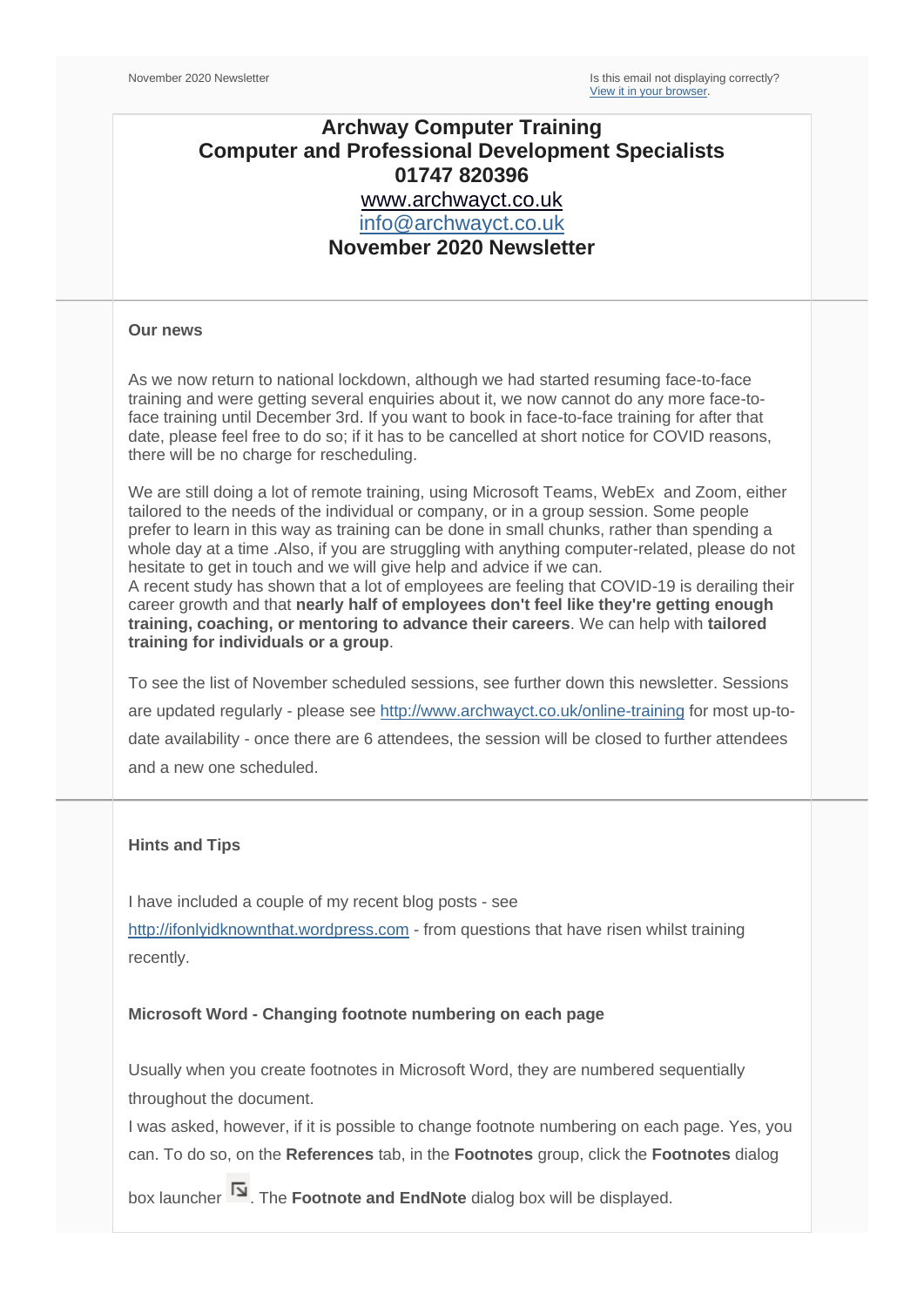| Footnote and Endnote |                      | 7       |    |
|----------------------|----------------------|---------|----|
| Location             |                      |         |    |
| C Footnotes:         | Bottom of page       |         | w  |
| ○ Endnotes:          | End of document      |         |    |
|                      |                      | Convert |    |
| Footnote layout      |                      |         |    |
| Columns:             | Match section layout |         |    |
| Format               |                      |         |    |
| Number format:       | 1, 2, 3,             |         |    |
| Custom mark:         |                      | Symbol  |    |
| Start at:            | 1                    |         |    |
| <b>Numbering:</b>    | Continuous           |         |    |
| Apply changes        |                      |         |    |
| Apply changes to:    | Whole document       |         | h) |
| Insert               | Cancel               | Apply   |    |

Towards the bottom of the dialog box, where it says **Numbering**, click on the dropdown. Options include **Continuous**, **Restart each section** or **Restart each page**.

If you want to change the footnote numbering so that on each page they start with **1**, click **Restart each page**. Click **Apply**.

Find out more about our [Microsoft Word training](http://www.archwayct.uk/microsoft-office-training/microsoft-word-training) in Wiltshire, Dorset, Hampshire and Somerset.

# **Microsoft Excel - month name from a date**

I was at a local client earlier this week – face-to-face training at last after so much time. They had entered dates in two columns – one for months and the other for years. Since they wanted to be able to use pivot tables and also chart the data, they wanted to create two extra columns – one with the date in m/yy form and one with the month name itself.

To create the date in m/yy format, I used the formula **=B2&"/"&A2**

|                |                |       | .           |                  |               | ---- |
|----------------|----------------|-------|-------------|------------------|---------------|------|
|                | <b>VLOOKUP</b> | ÷     |             | fx               | $= B28''/8A2$ |      |
|                |                |       |             |                  |               |      |
|                |                |       |             |                  |               |      |
|                | А              | B     |             |                  | F             |      |
|                | Year           | Month | <b>Date</b> | <b>Monthname</b> |               |      |
| $\overline{2}$ | 2019           |       | =B2&"/"&A2  |                  |               |      |
| 3              | 2019           |       | 1/2019      |                  |               |      |
| 4              | 2019           |       | 1/2019      |                  |               |      |
|                |                |       |             |                  |               |      |

I set the format to **Date** from the **Number** group on the **Home** tab, then double-clicked down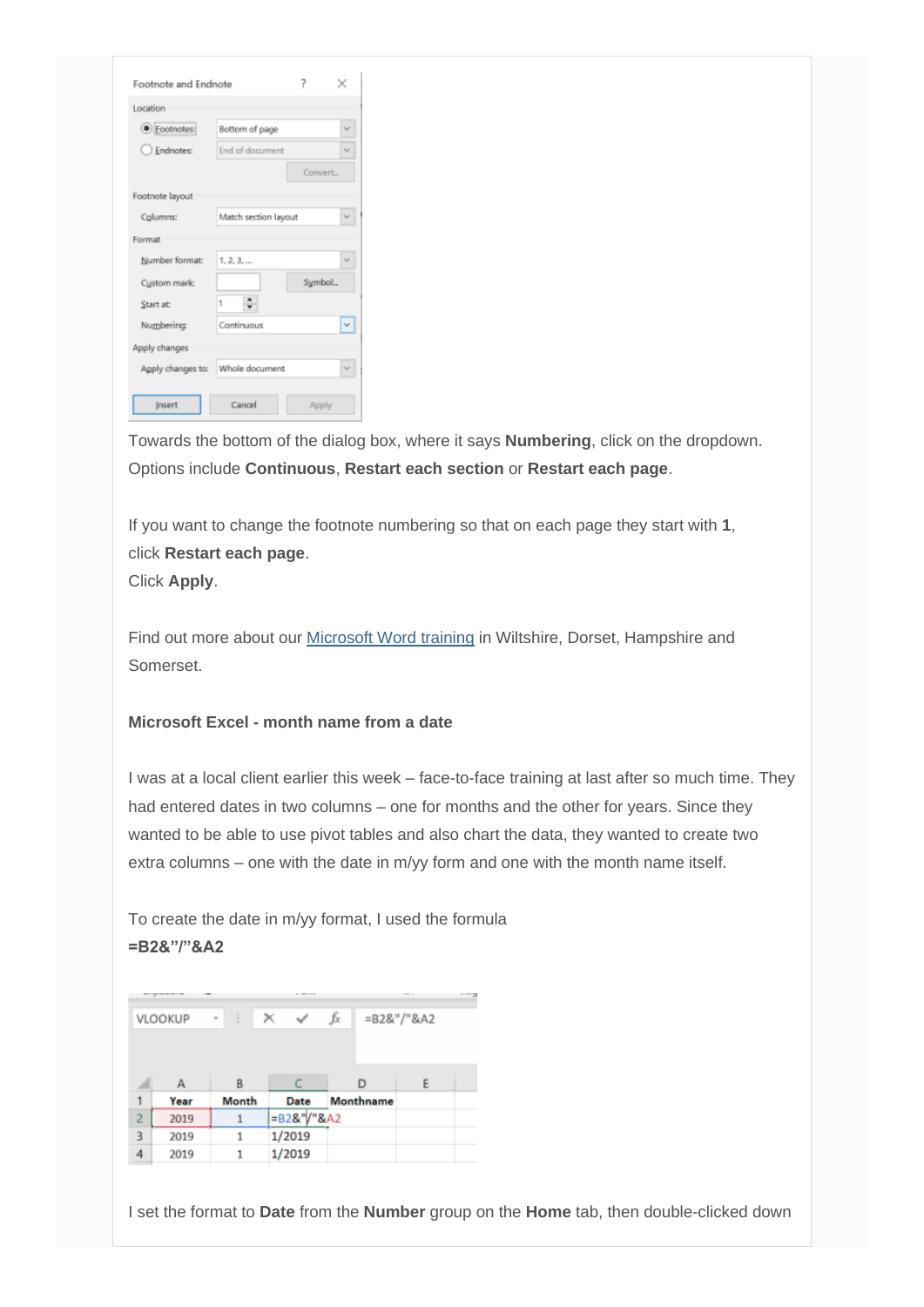with the left hand mouse button to get all the dates.

To get the month name itself, I used the formula **=TEXT(C2,"MMMM")**

|                | Clipboard      | 151 I                   | Font   |                             | 19 I             | Alignment |  |
|----------------|----------------|-------------------------|--------|-----------------------------|------------------|-----------|--|
|                | <b>VLOOKUP</b> | î<br>$\bar{\nu}$        | ×      | fx                          | $=TEXT(C2,"mmm"$ |           |  |
|                | А              | B                       |        |                             |                  | F         |  |
| 1              | Year           | Month                   | Date   | Monthname                   |                  |           |  |
| $\overline{2}$ | 2019           | 1                       | 1/2019 | =TEXT(C2,"mmmm")            |                  |           |  |
| 3              | 2019           |                         | 1/2019 | J. TEXT(value, format_text) |                  |           |  |
| 4              | 2019           | 1                       | 1/2019 | January                     |                  |           |  |
| 5              | 2019           | $\overline{\mathbf{z}}$ | 2/2019 | February                    |                  |           |  |
| 6              | 2019           | 9                       | 2/2019 | February                    |                  |           |  |

This gives the full month name, i.e. January etc. If I had only wanted Jan, Feb, then the formula would be

## **=TEXT(C2,"MMM")**

Find out more about our [Microsoft Excel training](http://www.archwayct.co.uk/microsoft-office-training/microsoft-excel-training) in Wiltshire, Dorset, Somerset and Hampshire.

# **Online Training Sessions**

Since some organisations no longer want face-to-face training, we are pleased to be able to announce some interactive short training sessions.

Sessions will be conducted using WebEx or Zoom and will be limited to 6 people. Once a session is full, new dates will be released.

Training files and a meeting invitation will be sent out to participants in advance of the training session. Sessions are updated regularly **[here](http://www.archwayct.co.uk/online-training)**.

To find out more details, ring on the mobile number at the top of this newsletter, **email** [us](mailto:janet@archwayct.co.uk?subject=Online%20training) **or fill in our online [contact form](http://www.archwayct.co.uk/contact)**.

| <b>Date</b>                              | <b>Time</b> | <b>Session</b>                                                                                                                             | Cost                         |
|------------------------------------------|-------------|--------------------------------------------------------------------------------------------------------------------------------------------|------------------------------|
| 2nd<br>November $ 10:30$                 | $ 09:30 -$  | PowerPoint - Using SmartArt, Animating bulleted lists and $ £25 +$<br>SmartArt, Using Drawing Tools, Manipulating Pictures                 | <b>VAT</b>                   |
| 2nd<br>$\text{November} \parallel 12:00$ | $11:00 -$   | Outlook - Email Rules and Alerts, Creating a Task from an<br>Email, Creating an Appointment from an Email, Quick<br>Parts, Email Templates | $\pounds 25 +$<br><b>VAT</b> |
| 2nd<br>November $  14:30$                | $13:30 -$   | Outlook - Calendar, Creating Recurring Appointments,<br>Making Appointments private, Using the Scheduling<br>Assistant                     | $\pounds25+$<br><b>VAT</b>   |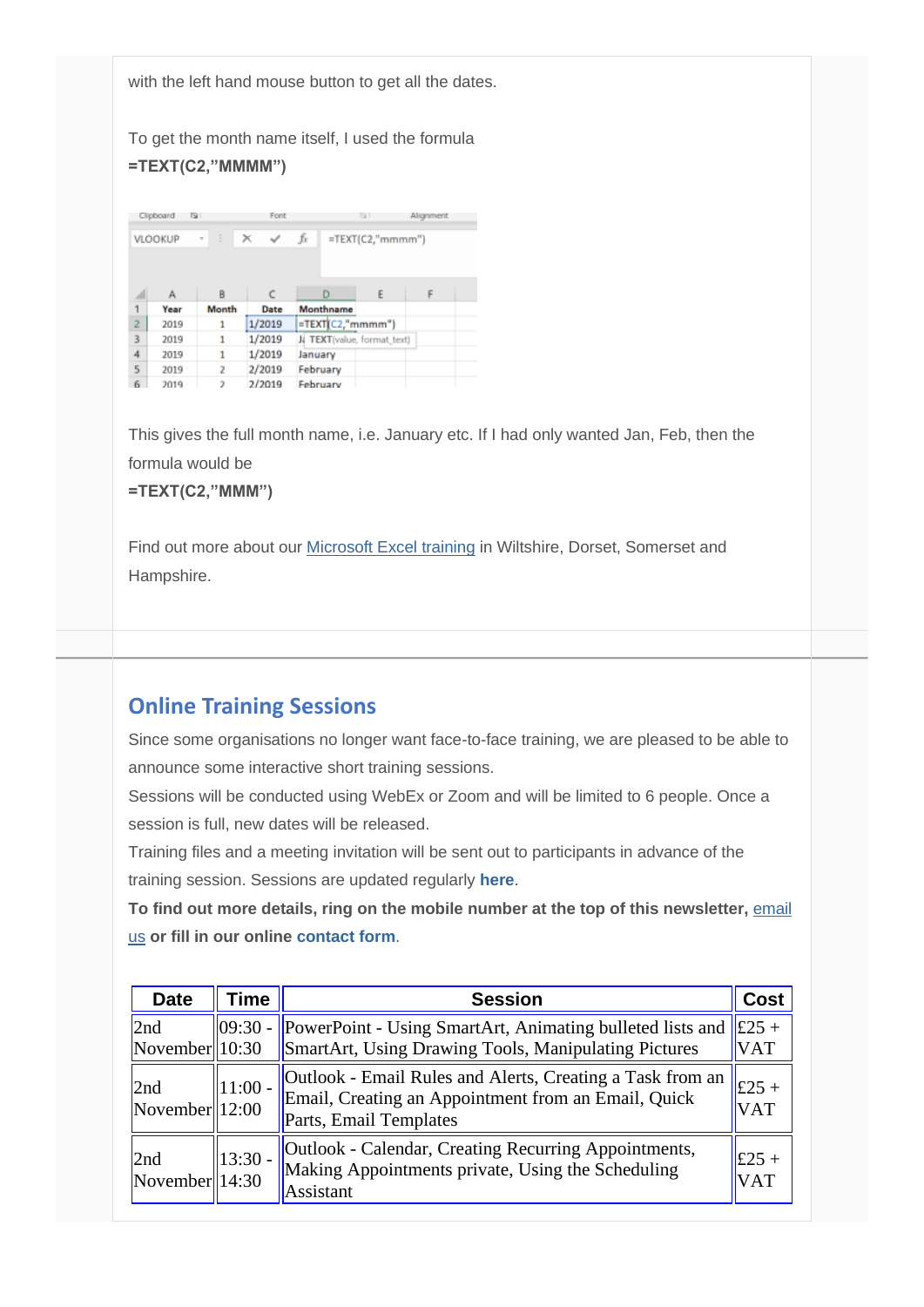| 2nd                      | $15:00 -$          |                                                                                                        | $£30+$               |
|--------------------------|--------------------|--------------------------------------------------------------------------------------------------------|----------------------|
| November $16:30$         |                    | Microsoft Project - Working with Tasks, Creating a Gantt<br>Chart, Links, Lags and Leads               | <b>VAT</b>           |
| 3rd<br>November $12:45$  | $11:15 -$          | <b>Crystal Reports - Charting</b>                                                                      | £35 +<br><b>VAT</b>  |
| 3rd                      | $13:30 -$          | Microsoft Project - Baselining a Project and Tracking                                                  | £25 +                |
| November $14:30$         |                    | Progress                                                                                               | <b>VAT</b>           |
| 3rd                      | $15:00 -$          | Time Management - Setting goals and priorities, Urgent vs                                              | $£30+$               |
| November $16:00$         |                    | Important                                                                                              | <b>VAT</b>           |
| 4th<br>November $ 10:30$ | $09:30 -$          | Microsoft Project - Adding costs to projects                                                           | £25 +<br><b>VAT</b>  |
| 4th                      | $11:00 -$          | Excel - Creating a new workbook, Basic Formatting, Basic                                               | £25 +                |
| November $12:00$         |                    | Formulas, Saving, Printing                                                                             | <b>VAT</b>           |
| 4th<br>November $15:00$  | $14:00 -$          | Word - Using Word tables, general Word hints and tips                                                  | £25 +<br><b>VAT</b>  |
| 4th                      | $15:30 -$          | Excel - Review of Basic Formulas, Absolute cell references                                             | £25 +                |
| November $16:30$         |                    | (fixed cells), % of Totals, Using Quick Analysis for % of<br><b>Totals and Cumulative Totals</b>       | VAT                  |
| 5 <sup>th</sup>          | $09:30 -$          | Word - Working with Pictures and Drawing Objects -                                                     | £25 +                |
| November $ 10:30$        |                    | Inserting, Text Wrapping, Sizing, Effects                                                              | <b>VAT</b>           |
| 5th<br>November $12:00$  | $11:00 -$          | PowerPoint - Tables and Charts                                                                         | £25 +<br><b>VAT</b>  |
| 5 <sup>th</sup>          | $13:30 -$          | Outlook - Emails Rules and Alerts, Creating a Task from                                                | £25 +                |
| November                 | 14:30              | an Email, Creating an Appointment from an Email, Quick<br>Parts, Email Templates                       | <b>VAT</b>           |
| 5 <sup>th</sup>          | $15:00 -$          | Word - Collaborating with Others - Sharing Documents,                                                  | £25 +                |
| November $16:00$         |                    | Comments, Track Changes                                                                                | <b>VAT</b>           |
| 9th<br>November $10:30$  | $ 09:30 -$         | Word - Working with Large Documents - Heading Styles,<br>Section Breaks, Automating Tables of Contents | £25 +<br><b>VAT</b>  |
| 9th<br>November          | $11:30 -$<br>12:30 | Microsoft Project - Adding costs to projects                                                           | £25 +<br><b>VAT</b>  |
|                          |                    | Excel - Review of Basic Formulas, Absolute Cell                                                        |                      |
| 9th<br>November          | $13:30 -$<br>14:30 | References (fixed cells), % of Totals, Using Quick                                                     | £25 +<br><b>VAT</b>  |
|                          |                    | Analysis for % of Totals and Cumulative Totals                                                         |                      |
| 9th<br>November          | $15:00 -$<br>16:00 | PowerPoint - Creating a new presentation, Slide Layouts,<br>Slide Views, Moving Slides                 | £25 +<br><b>VAT</b>  |
| 10th                     | $13:30 -$          | Crystal Reports - Sorting Records, Filtering Record,                                                   | £35 +                |
| November $15:00$         |                    | Grouping Records, Summary Fields                                                                       | <b>VAT</b>           |
| 11th<br>November $11:00$ | $09:30 -$          | Microsoft Project - Creating a resource sheet, Assigning<br>resources to tasks                         | $£30+$<br><b>VAT</b> |
| 11th                     | $11:30 -$          |                                                                                                        | £25 +                |
| November                 | 12:30              | Using WebEx for working remotely                                                                       | <b>VAT</b>           |
| 11th                     | $13:30 -$          | <b>Crystal Reports - Crosstabs</b>                                                                     | £35 +                |
| November $15:00$         |                    |                                                                                                        | <b>VAT</b>           |
| 11th<br>November         | $15:30 -$<br>16:30 | <b>Excel Charting</b>                                                                                  | £25 +<br><b>VAT</b>  |
|                          |                    |                                                                                                        |                      |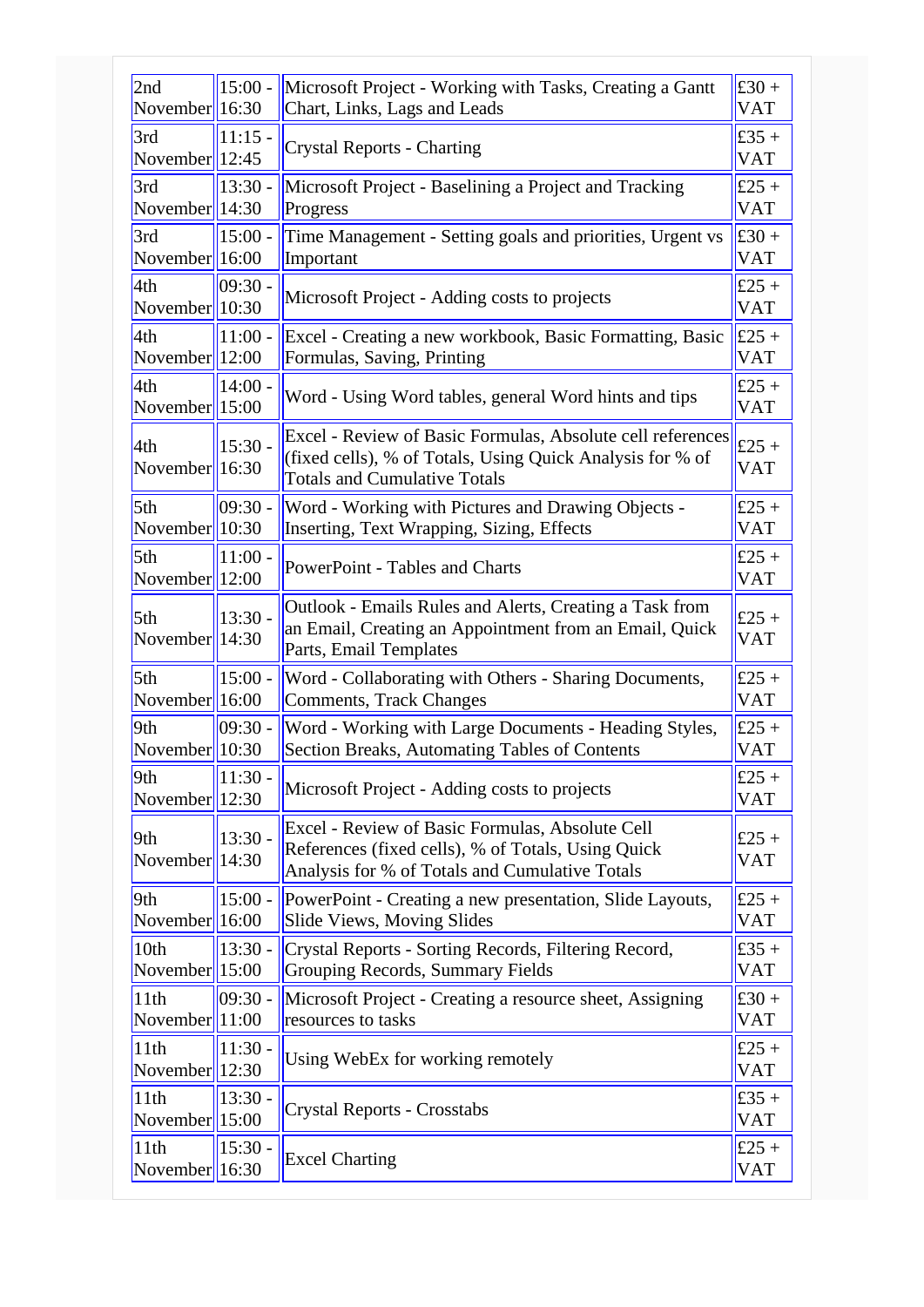| 12th                       | $09:30 -$ | Outlook - Calendar, Creating Recurring Appointments,                                                                                                                                    | £25 +                          |
|----------------------------|-----------|-----------------------------------------------------------------------------------------------------------------------------------------------------------------------------------------|--------------------------------|
| November $10:30$           |           | Making appointments private, Using the Scheduling<br>Assistant                                                                                                                          | <b>VAT</b>                     |
| 12th<br>November $13:00$   | $11:00 -$ | Coaching Skills - the key to successful delegation                                                                                                                                      | £50 +<br><b>VAT</b>            |
| 12th<br>November $ 16:00$  | $14:00 -$ | Communication Skills - Questioning Techniques, Listening<br>Skills, Aggressive, Defensive and Assertive Behaviour                                                                       | $\mathbf{E}50 +$<br><b>VAT</b> |
| 13th<br>November $10:30$   | $09:30 -$ | <b>Excel Pivot Tables</b>                                                                                                                                                               | £25 +<br><b>VAT</b>            |
| 13th<br>November $12:00$   | $11:00 -$ | Microsoft Word - Using Section Breaks effectively                                                                                                                                       | £25 +<br><b>VAT</b>            |
| 13th<br>November $15:30$   | $13:30 -$ | Delegating - How to delegate effectively                                                                                                                                                | £50 +<br><b>VAT</b>            |
| 13th<br>November $16:40$   | $16:00 -$ | <b>Using Zoom for Remote Working</b>                                                                                                                                                    | £15 +<br><b>VAT</b>            |
| 16th<br>November $11:00$   | 09:30 -   | Microsoft Project - Views, Tables, Filters, Creating<br>Reports                                                                                                                         | £30 +<br>VAT                   |
| 16th<br>November $  12:30$ | $11:30 -$ | <b>Excel - Date and Text Functions</b>                                                                                                                                                  | £25 +<br><b>VAT</b>            |
| 16th<br>November $15:00$   | $14:00 -$ | Excel - Grouping worksheets, Calculations across<br>worksheets, Data Consolidation                                                                                                      | £25 +<br><b>VAT</b>            |
| 16th<br>November $16:45$   | $15:15 -$ | Excel - IF, Nested IF, AND, OR, SUMIF, SUMIFS,<br>COUNTIF, COUNTIFS, AVERAGEIF, IFERROR                                                                                                 | £30 +<br><b>VAT</b>            |
| 17th<br>November $  14:30$ | $13:30 -$ | Excel - Named ranges, VLOOKUP                                                                                                                                                           | £25 +<br><b>VAT</b>            |
| 17th<br>November $16:00$   | $15:00 -$ | PowerPoint - Creating a new presentation, Slide Layouts,<br>Slide Views, Moving Slides                                                                                                  | £25 +<br><b>VAT</b>            |
| 18th<br>November $10:30$   | $09:30 -$ | Word - Mailmerge                                                                                                                                                                        | £25 +<br><b>VAT</b>            |
| 18th<br>November $12:00$   | $11:00 -$ | <b>Excel Charting</b>                                                                                                                                                                   | £25 +<br><b>VAT</b>            |
| 18th<br>November $14:30$   | $13:30 -$ | Word - Working with Pictures and Drawing Objects -<br>Inserting, Text Wrapping, Sizing, Effects                                                                                         | £25 +<br><b>VAT</b>            |
| 18th<br>November $16:00$   | $15:00 -$ | <b>Crystal Reports - Mailing Labels</b>                                                                                                                                                 | £25 +<br><b>VAT</b>            |
| 19th<br>November $11:30$   | $09:30 -$ | Effective Communication especially when working<br>remotely - keeping in touch with the team, organising<br>regular meetings, Agenda, feedback from meeting,<br>managing meetings, etc. | £50 +<br><b>VAT</b>            |
| 19th<br>November $14:30$   | $13:30 -$ | <b>Using Outlook for Time Management</b>                                                                                                                                                | £30 +<br><b>VAT</b>            |
| 19th<br>November $16:00$   | $15:00 -$ | Word - Mailmerge                                                                                                                                                                        | £25 +<br><b>VAT</b>            |
| 20th<br>November $10:30$   | $09:30 -$ | Word - Collaborating with Others - Sharing Documents,<br><b>Comments, Track Changes</b>                                                                                                 | £25 +<br><b>VAT</b>            |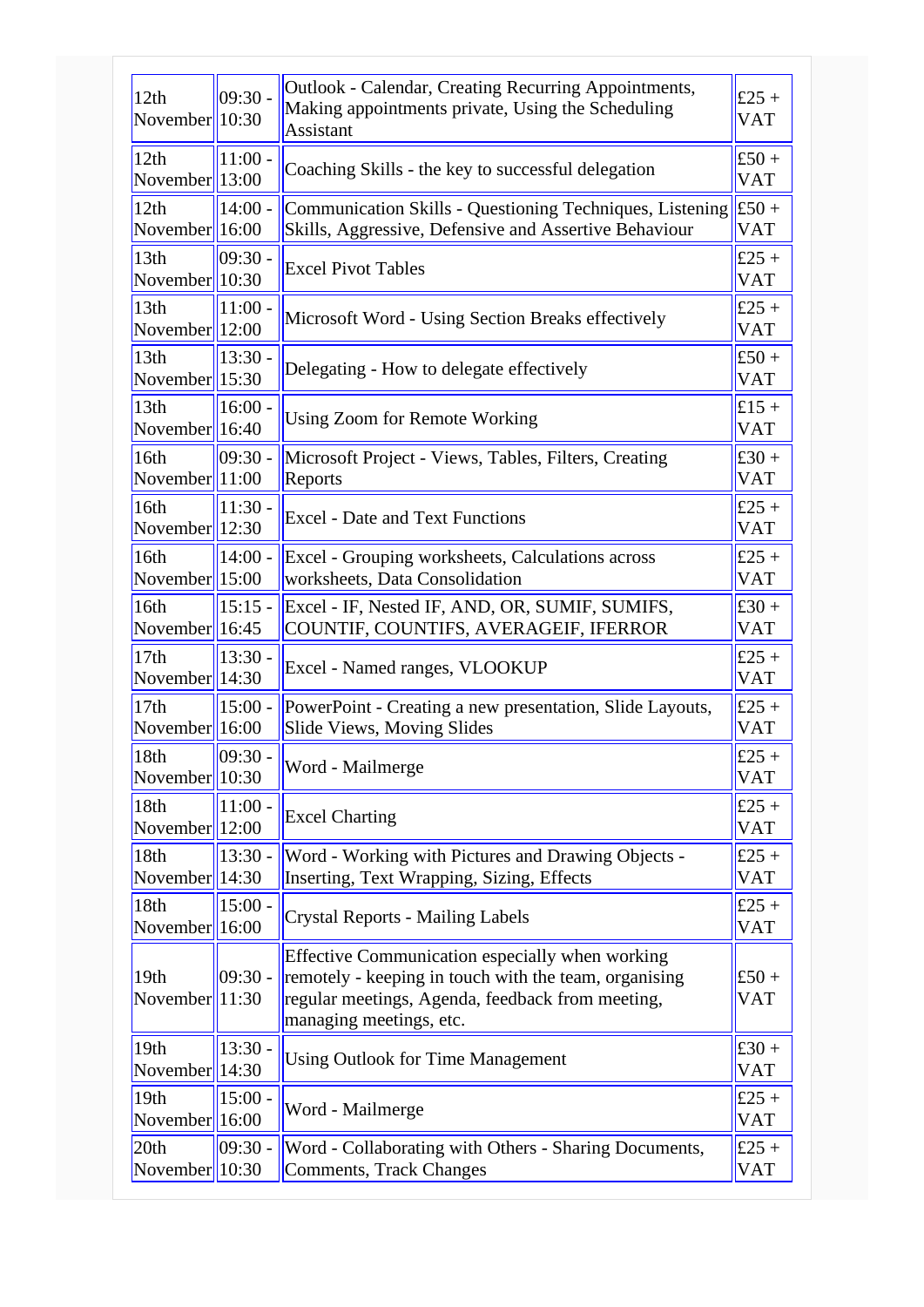| 20th                       | $11:00 -$ | Time Management - Goals and Objectives, The SMART           | $\pounds 30 +$      |
|----------------------------|-----------|-------------------------------------------------------------|---------------------|
| November $12:00$           |           | approach to generating goals, Identifying Goals,            | <b>VAT</b>          |
| 20th                       | $13:30 -$ | Prioritising Work, Urgent vs Important                      | £25 +               |
| November $14:30$           |           | Excel - Sorting, Filtering, Conditional Formatting          | <b>VAT</b>          |
| 20th                       | $15:00 -$ | Excel - Creating a new workbook, Basic Formatting, Basic    | £25 +               |
| November $16:00$           |           | Formulas, Saving, Printing                                  | VAT                 |
| 23rd<br>November $11:00$   | $09:30 -$ | Introduction to OneNote                                     | £30 +<br><b>VAT</b> |
| 23rd<br>November $12:30$   | $11:30 -$ | Word - Using Word tables, General Word hints and tips       | £25 +<br><b>VAT</b> |
| 23rd<br>November $15:00$   | $13:30 -$ | Crystal Reports - Creating and Formatting a Report          | £35 +<br>VAT        |
| 23rd<br>November $16:30$   | $15:30 -$ | Excel - Sorting, Filtering, Conditional Formatting          | £25 +<br><b>VAT</b> |
| 24th                       | 09:30 -   | PowerPoint - Using SmartArt, Animating bulleted lists and   | £25 +               |
| November $10:30$           |           | <b>SmartArt, Using Drawing Tools, Manipulating Pictures</b> | VAT                 |
| 24th<br>November $  12:00$ | $11:00$ - | PowerPoint - Tables and Charts                              | £25 +<br><b>VAT</b> |
| 24th<br>November $15:30$   | $13:30 -$ | <b>Team Building and Motivation</b>                         | £50 +<br><b>VAT</b> |
| 24th                       | $16:00 -$ | PowerPoint - Using SmartArt, Animating bulleted lists and   | £25 +               |
| November $17:00$           |           | <b>SmartArt, Using Drawing Tools, Manipulating Pictures</b> | VAT                 |
| 25th                       | $09:30 -$ | Microsoft Project - Working with Tasks, Creating a Gantt    | £30 +               |
| November $11:00$           |           | Chart, Links, Lags and Leads                                | <b>VAT</b>          |
| 25 <sub>th</sub>           | $11:30 -$ | Excel - Grouping worksheets, Calculation across             | £25 +               |
| November $12:30$           |           | worksheets, Data Consolidation                              | <b>VAT</b>          |
| 25th<br>November $14:30$   | $13:00 -$ | Introduction to OneNote                                     | £30 +<br><b>VAT</b> |
| 25 <sub>th</sub>           | $15:00 -$ | Excel - IF, Nested IF, AND, OR, SUMIF, SUMIFS,              | £25 +               |
| November $16:00$           |           | COUNTIF, COUNTIFS, AVERAGEIF, IFERROR                       | <b>VAT</b>          |
| 26th                       | $09:30 -$ | Microsoft Project - Baselining a Project and Tracking       | £25 +               |
| November $10:30$           |           | Progress                                                    | <b>VAT</b>          |
| 26th<br>November $12:30$   | $11:00 -$ | <b>Crystal Reports - Parameter Queries</b>                  | £35 +<br><b>VAT</b> |
| 26th                       | $13:30 -$ | Microsoft Project - Creating a resource sheet, Assigning    | £30 +               |
| November $  15:00$         |           | resources to tasks                                          | <b>VAT</b>          |
| 26th<br>November $16:30$   | $15:30 -$ | <b>Excel PivotTables</b>                                    | £25 +<br>VAT        |
| 27th<br>November $12:30$   | $09:30 -$ | Introduction to Microsoft Teams                             | £50 +<br><b>VAT</b> |
| 27th<br>November $15:00$   | $13:30 -$ | <b>Crystal Reports - Working with SubReports</b>            | £35 +<br><b>VAT</b> |
| 27th                       | $15:30 -$ | Microsoft Project - Creating Reports                        | £25 +               |
| November                   | 16:30     |                                                             | VAT                 |